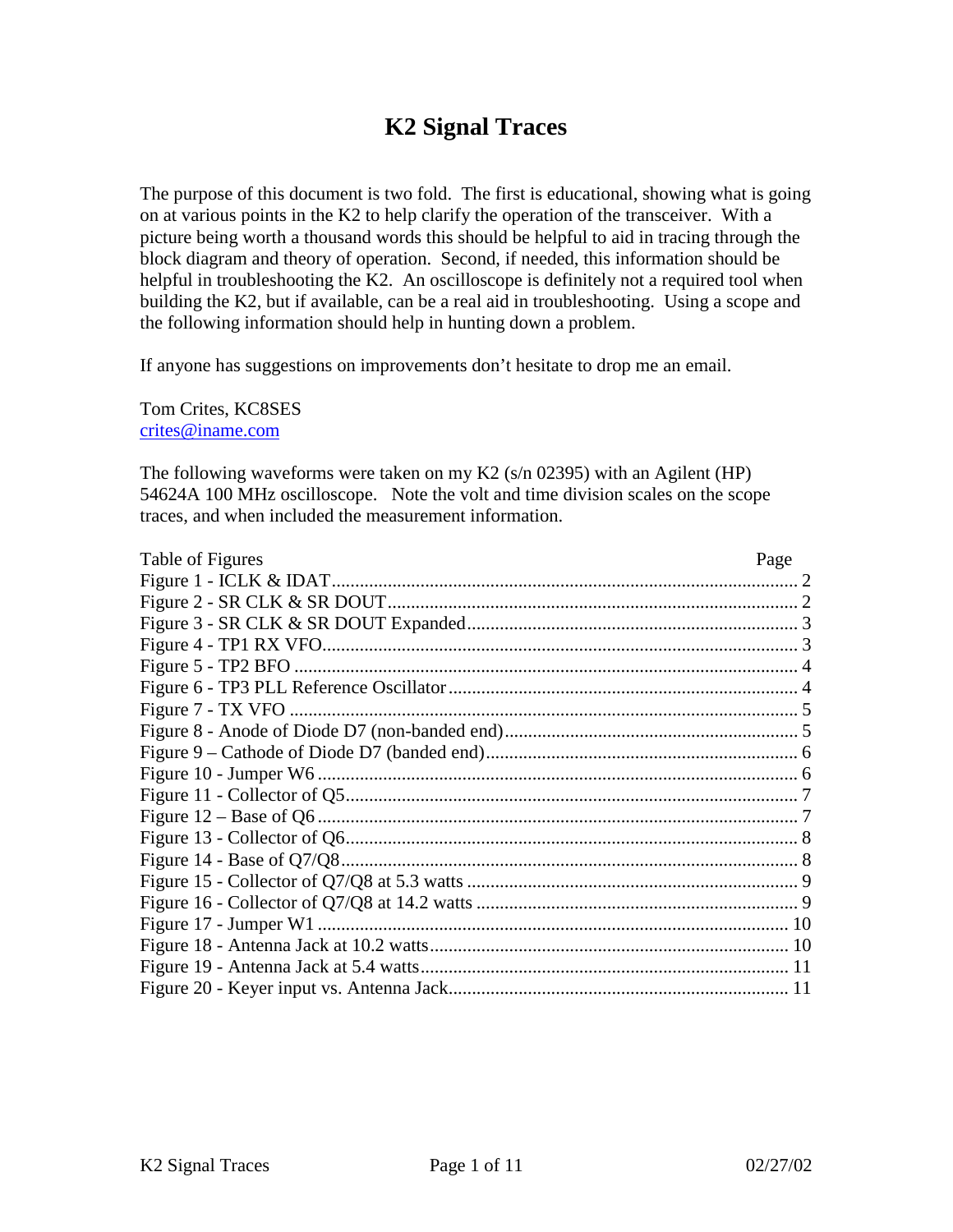

## **Figure 1 - ICLK & IDAT**

Trace  $1 - \text{ICLK}$ ,  $I^2C$  clock pulses Trace  $2 - IDAT$ ,  $I^2C$  LCD display driver data



# **Figure 2 - SR CLK & SR DOUT**

Trace 1 - SR CLK, shift register clock Trace 2 - SR DOUT, shift register data out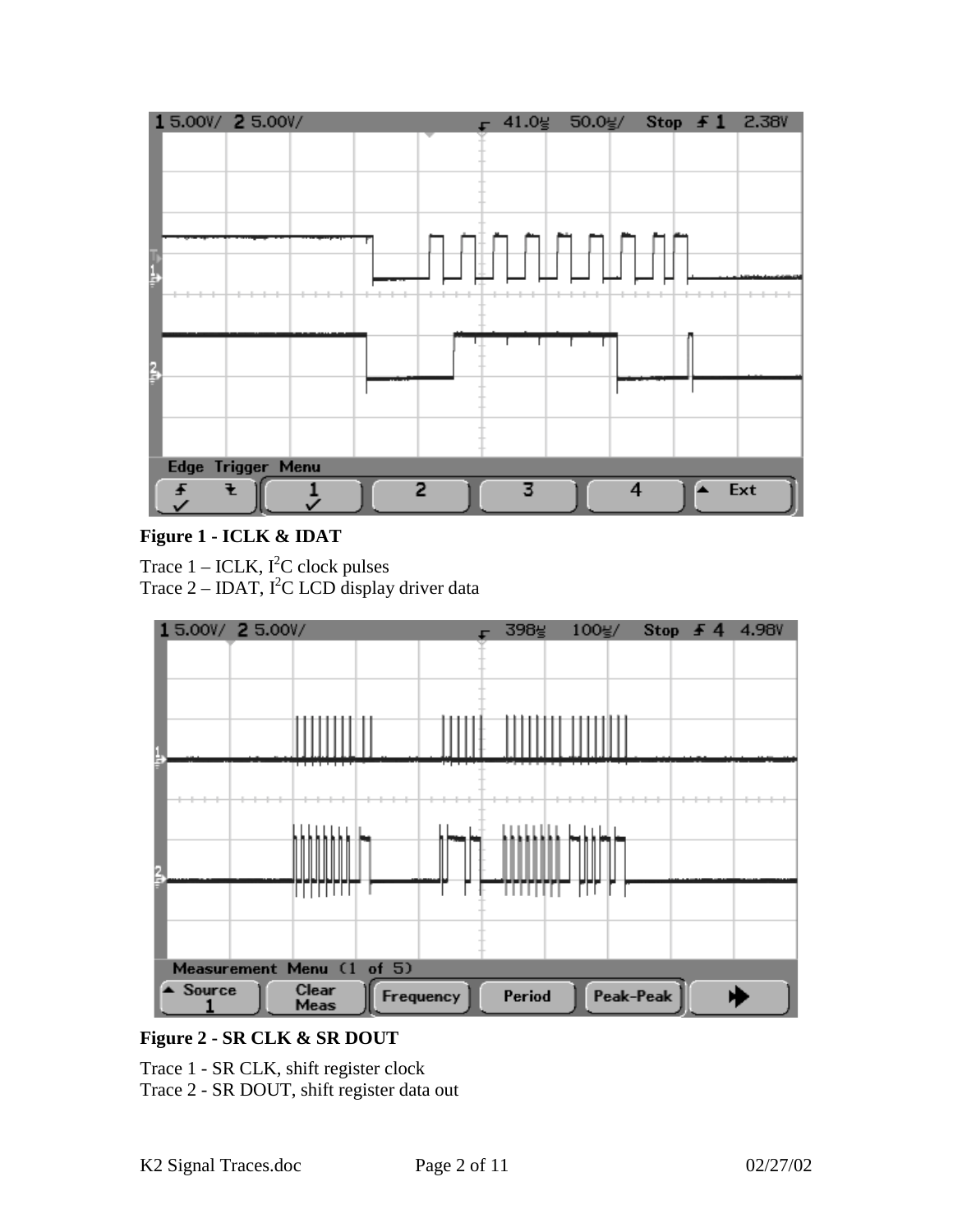

**Figure 3 - SR CLK & SR DOUT Expanded**

Trace 1 - SR CLK, shift register clock Trace 2 - SR DOUT, shift register data out



**Figure 4 - TP1 RX VFO** VFO setting 7100.00 MHz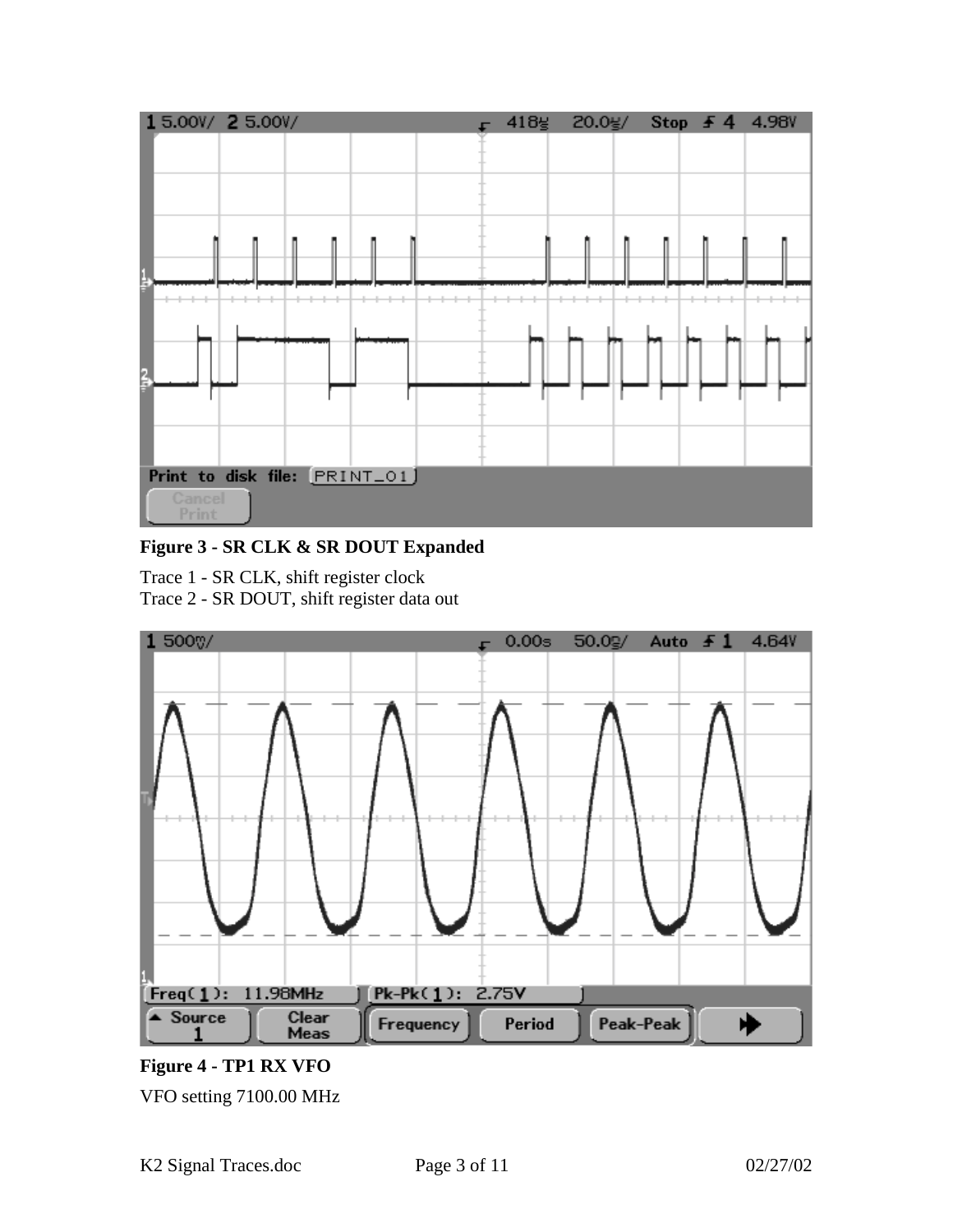

**Figure 5 - TP2 BFO**



**Figure 6 - TP3 PLL Reference Oscillator**

VFO setting 7100.00 MHz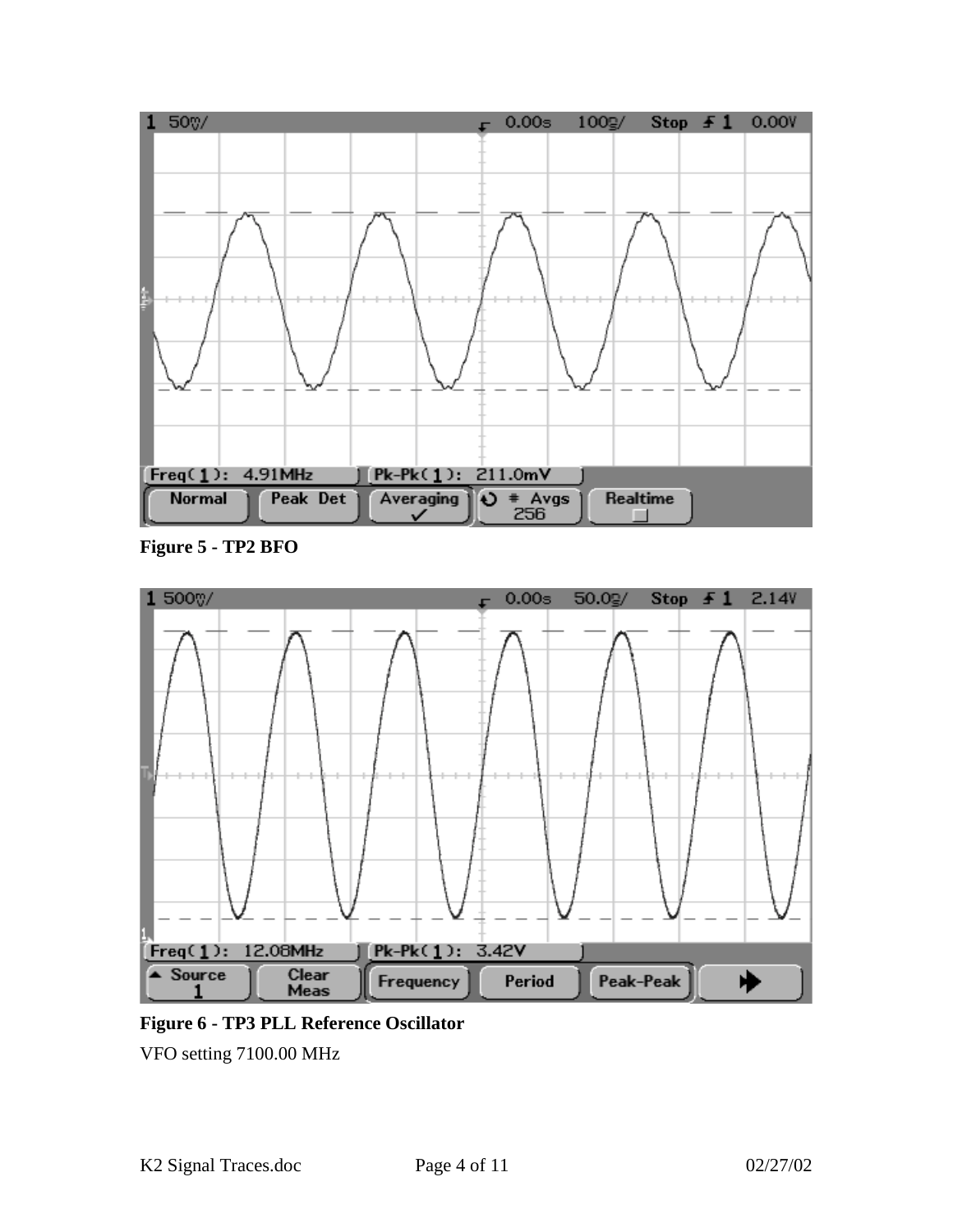

#### **Figure 7 - TX VFO**

This signal is input to U3, which buffers the RX VFO. VFO setting was 7100.00 MHz.





**Figure 8 - Anode of Diode D7 (non-banded end)**

TX output power of 12.1 watts, DC voltage 8.31 volts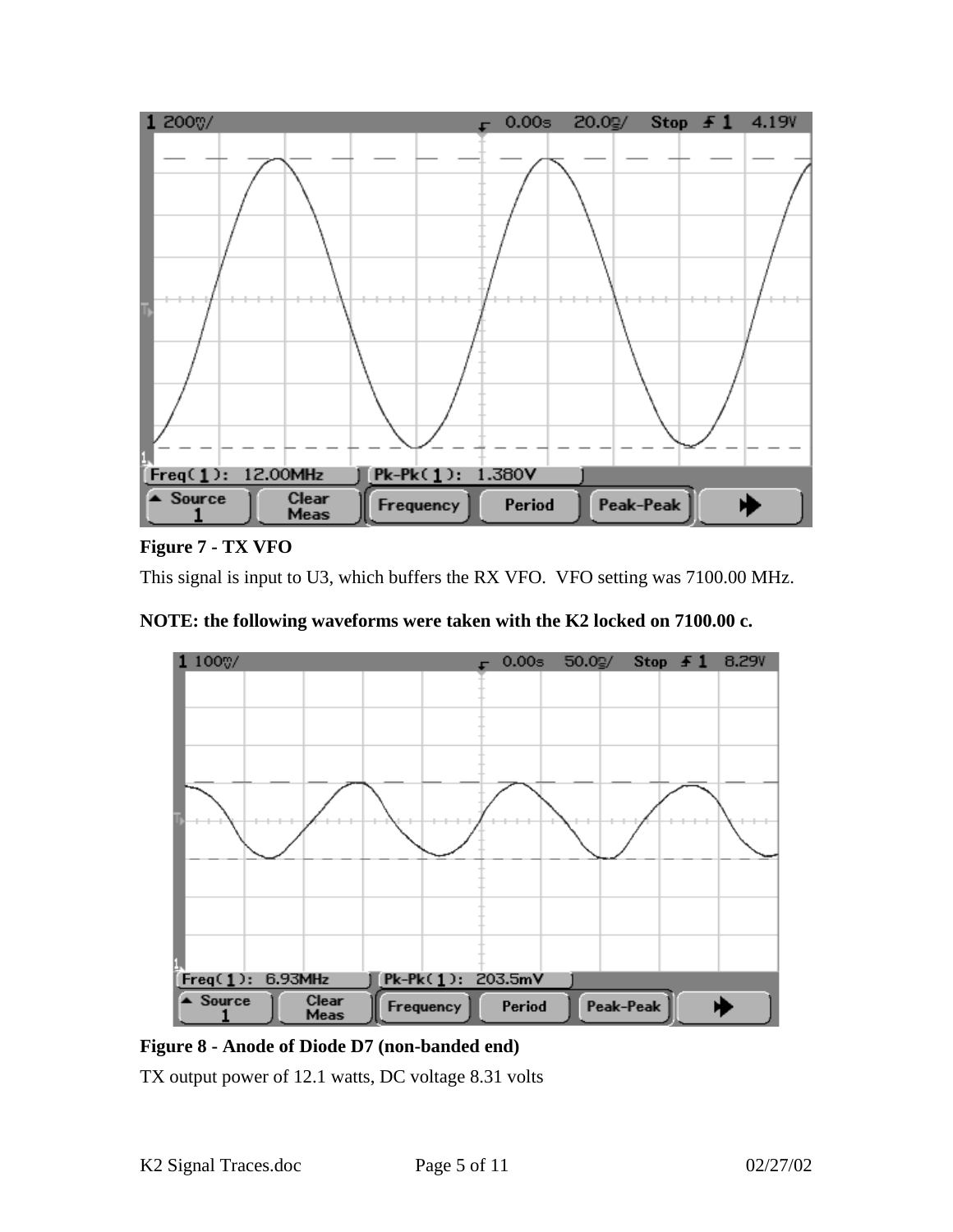

## **Figure 9 – Cathode of Diode D7 (banded end)**

TX output power of 12.1 watts, DC voltage 7.69 volts



**Figure 10 - Jumper W6**

TX output power of 10.4 watts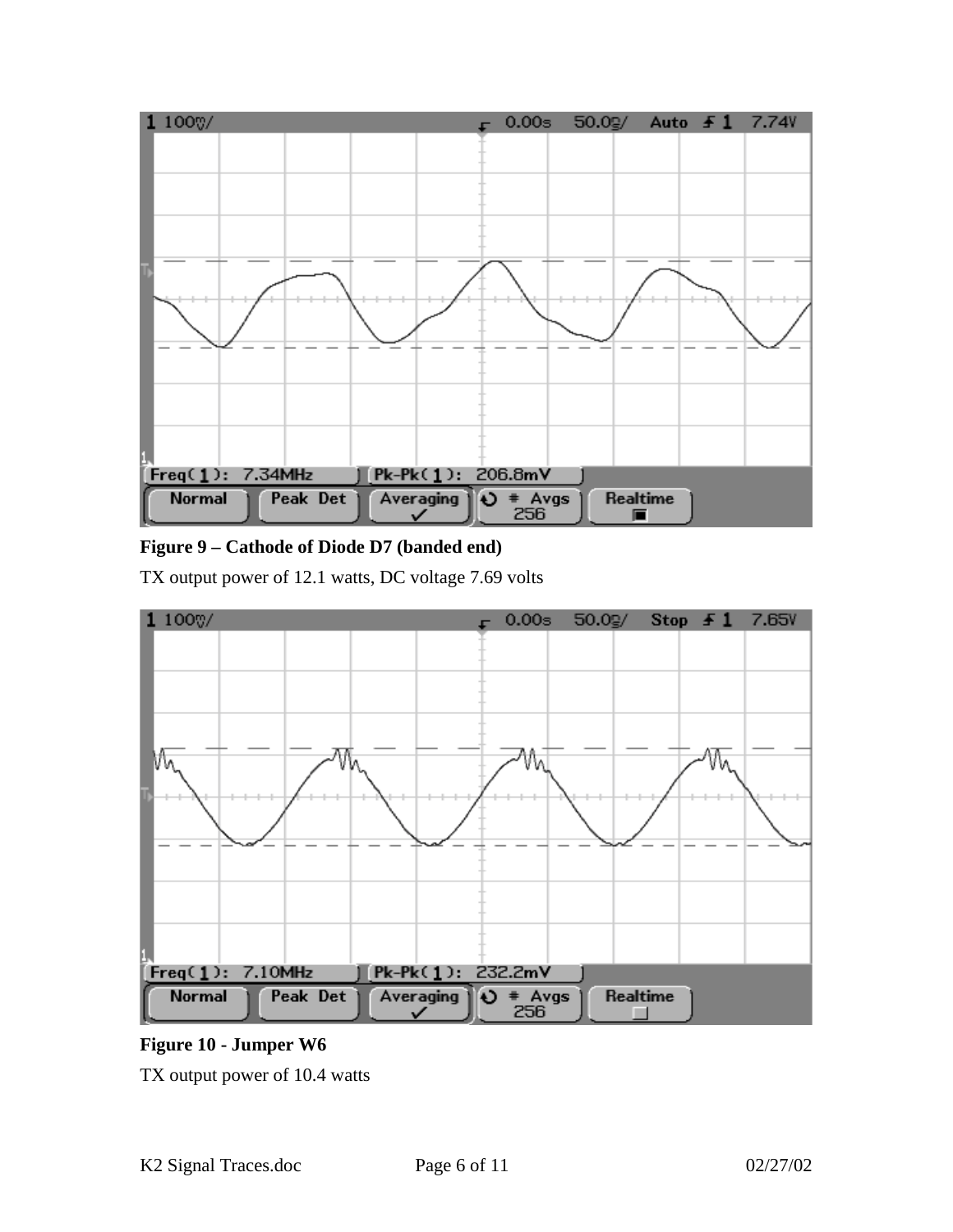

## **Figure 11 - Collector of Q5**

Collector of Q5, TX output power of 5.2 watts, DC voltage 12.64 volts. At TX output power of 14.6 watts, DC voltage was 11.77 volts.



#### **Figure 12 – Base of Q6**

Base of Q6, TX output power of 5.2 watts, DC voltage 1.02 volts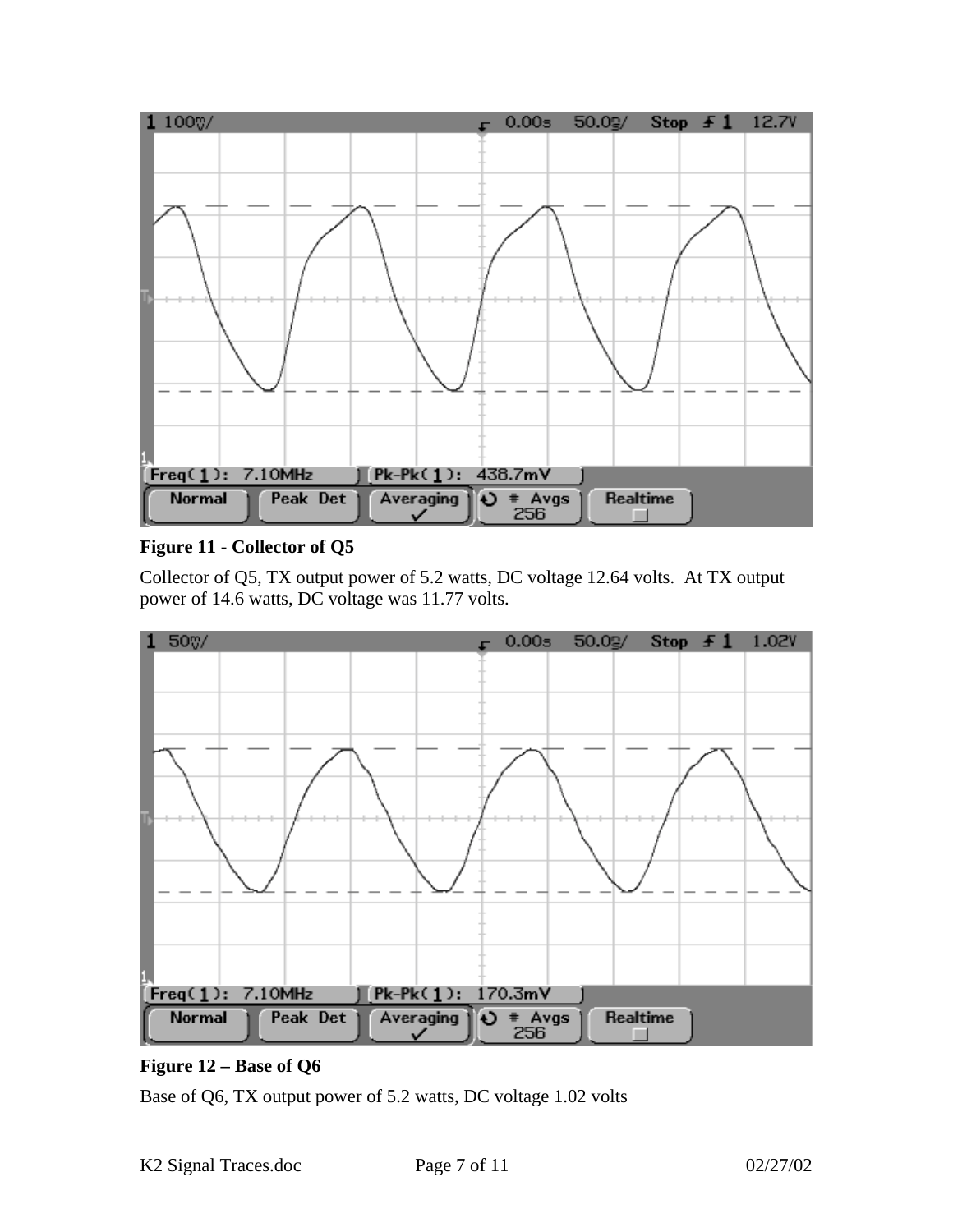

# **Figure 13 - Collector of Q6**

Collector of Q6, TX output power of 5.6 watts, DC voltage of 13.6 volts



# **Figure 14 - Base of Q7/Q8**

Base of Q7/Q8, TX output power of 5.3 watts, DC voltage 0.602 volts.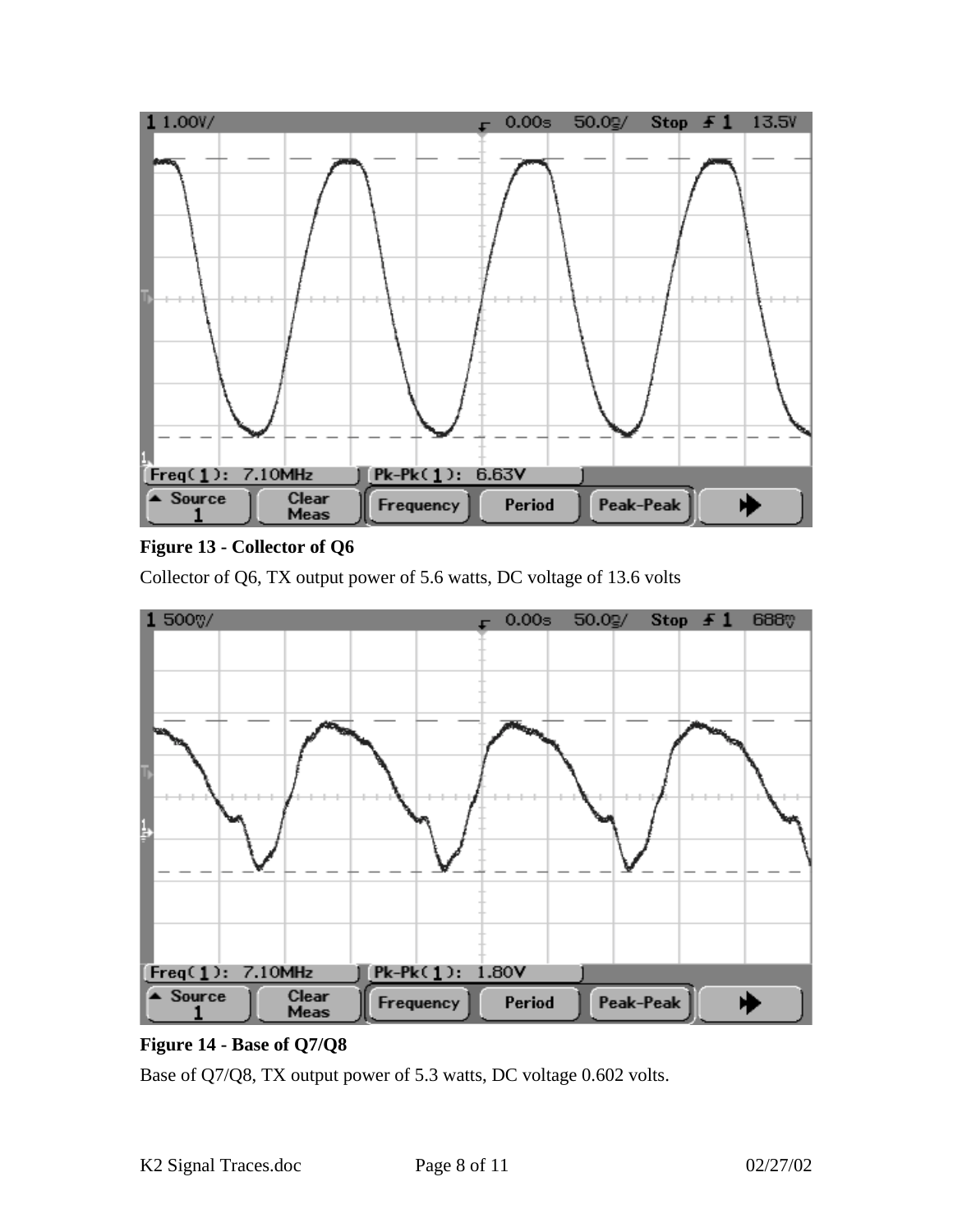

# **Figure 15 - Collector of Q7/Q8 at 5.3 watts**

Collector of Q7/Q8, TX output power of 5.3 watts, DC voltage 13.58 volts



# **Figure 16 - Collector of Q7/Q8 at 14.2 watts**

Collector of Q7/Q8, TX output power of 14.2 watts, DC voltage 13.14 volts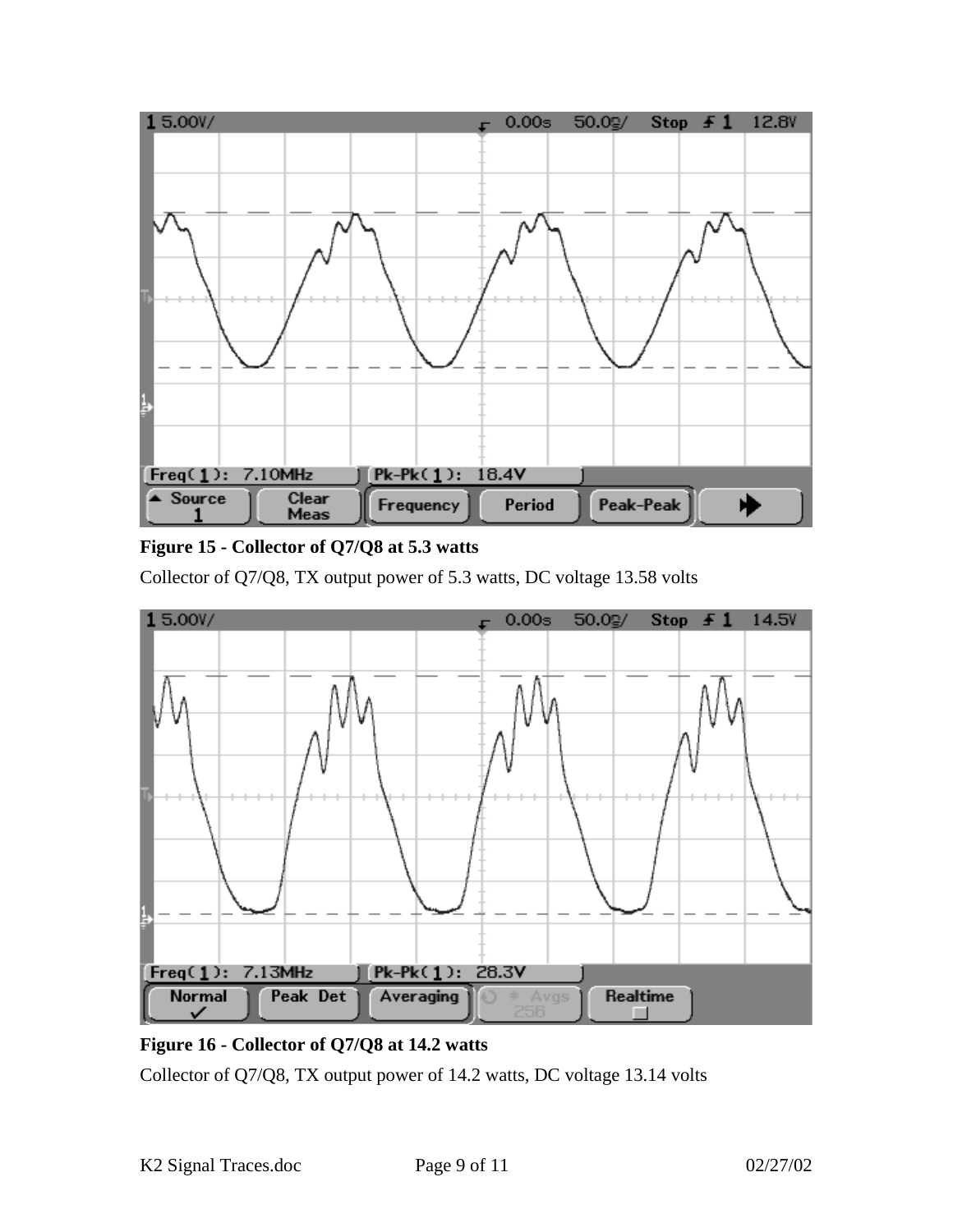

**Figure 17 - Jumper W1**

Jumper W1, TX output power of 14.2 watts



**Figure 18 - Antenna Jack at 10.2 watts**

This trace shows the signal on the BNC antenna connector. VFO setting 7100.00 MHz. K2 displayed showed 10.2 watts output power. Computed power is 10.8 watts.

Using the  $V_{pk-pk}$  formula  $/ R_{load}$  $((66.6/2)*0.707)^{2}/51.3 = 10.8$  watts